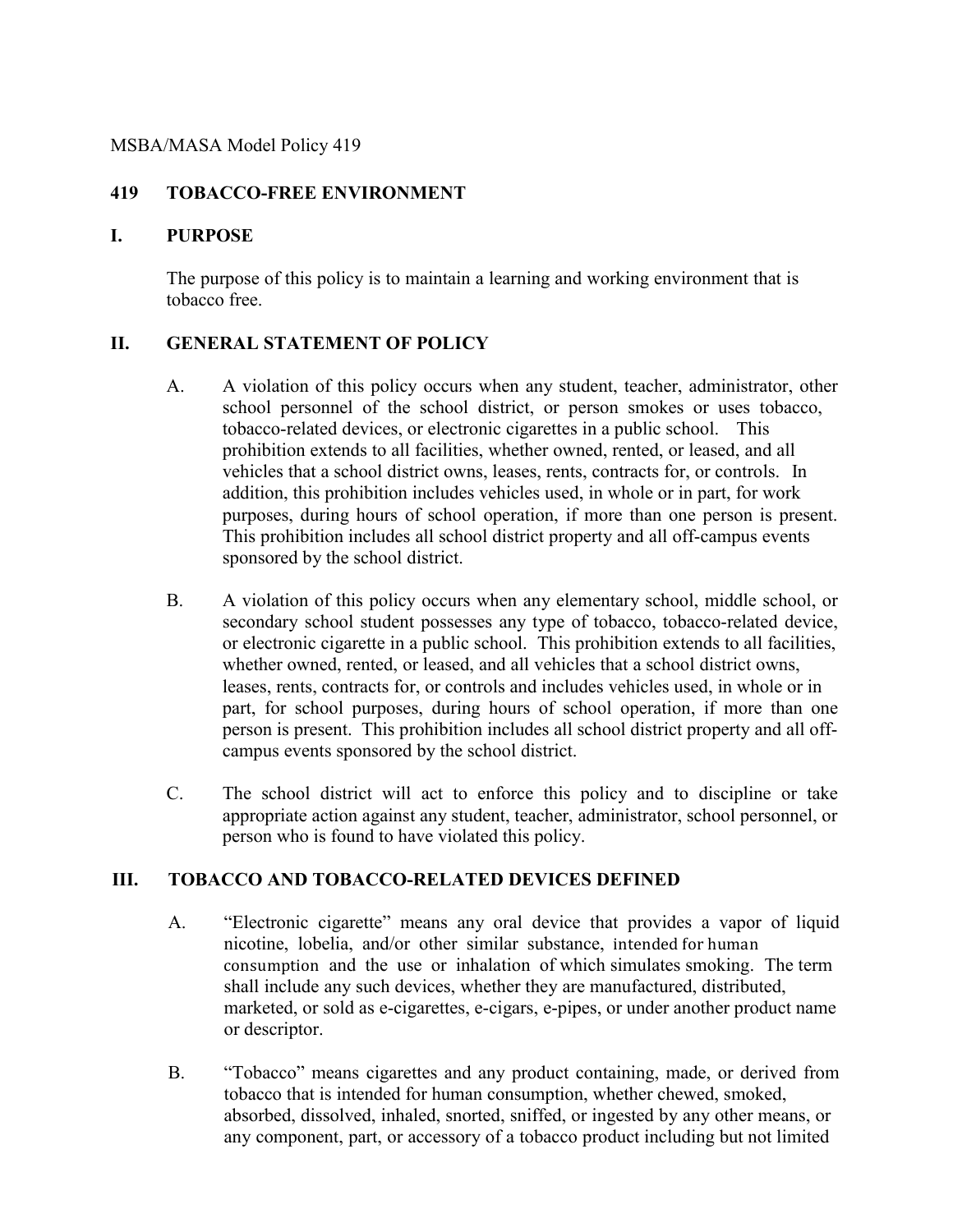to; cigars; cheroots; stogies; perique; granulated, plug cut, crimp cut, ready rubbed, and other smoking tobacco; snuff; snuff flour; cavendish; plug and twist tobacco; fine cut and other chewing tobacco; shorts; refuse scraps, clippings, cuttings and sweepings of tobacco; and other kinds and forms of tobacco.

- C. "Tobacco-related devices" means cigarette papers or pipes for smoking or other devices intentionally designed or intended to be used in a manner which enables the chewing, sniffing, smoking, or inhalation of vapors of tobacco or tobacco products. Tobacco-related devices include components of tobacco-related devices which may be marketed or sold separately.
- D. "Smoking" means inhaling or exhaling smoke from any lighted cigar, cigarette, pipe, or any other lighted tobacco or plant product. Smoking also includes carrying a lighted cigar, cigarette, pipe, or any other lighted tobacco or plant product intended for inhalation and the use of electronic cigarettes, including the inhaling and exhaling of vapor from any electronic delivery device.

# **IV. EXCEPTIONS**

- A. A violation of this policy does not occur when an Indian adult lights tobacco on school district property as a part of a traditional Indian spiritual or cultural ceremony. An Indian is a person who is a member of an Indian tribe as defined under Minnesota law.
- B. A violation of this policy does not occur when an adult nonstudent possesses a tobacco or nicotine product that has been approved by the United States Food and Drug Administration for sale as a tobacco cessation product, as a tobacco dependence product, or for other medical purposes, and is being marketed and sold solely for such an approved purpose.

## **V. ENFORCEMENT**

- A. All individuals on school premises shall adhere to this policy.
- B. Students who violate this tobacco-free policy shall be subject to school district discipline procedures.
- C. School district administrators and other school personnel who violate this tobaccofree policy shall be subject to school district discipline procedures.
- D. School district action taken for violation of this policy will be consistent with requirements of applicable collective bargaining agreements, Minnesota or federal law, and school district policies.
- E. Persons who violate this tobacco-free policy may be referred to the building administration or other school district supervisory personnel responsible for the area or program at which the violation occurred.